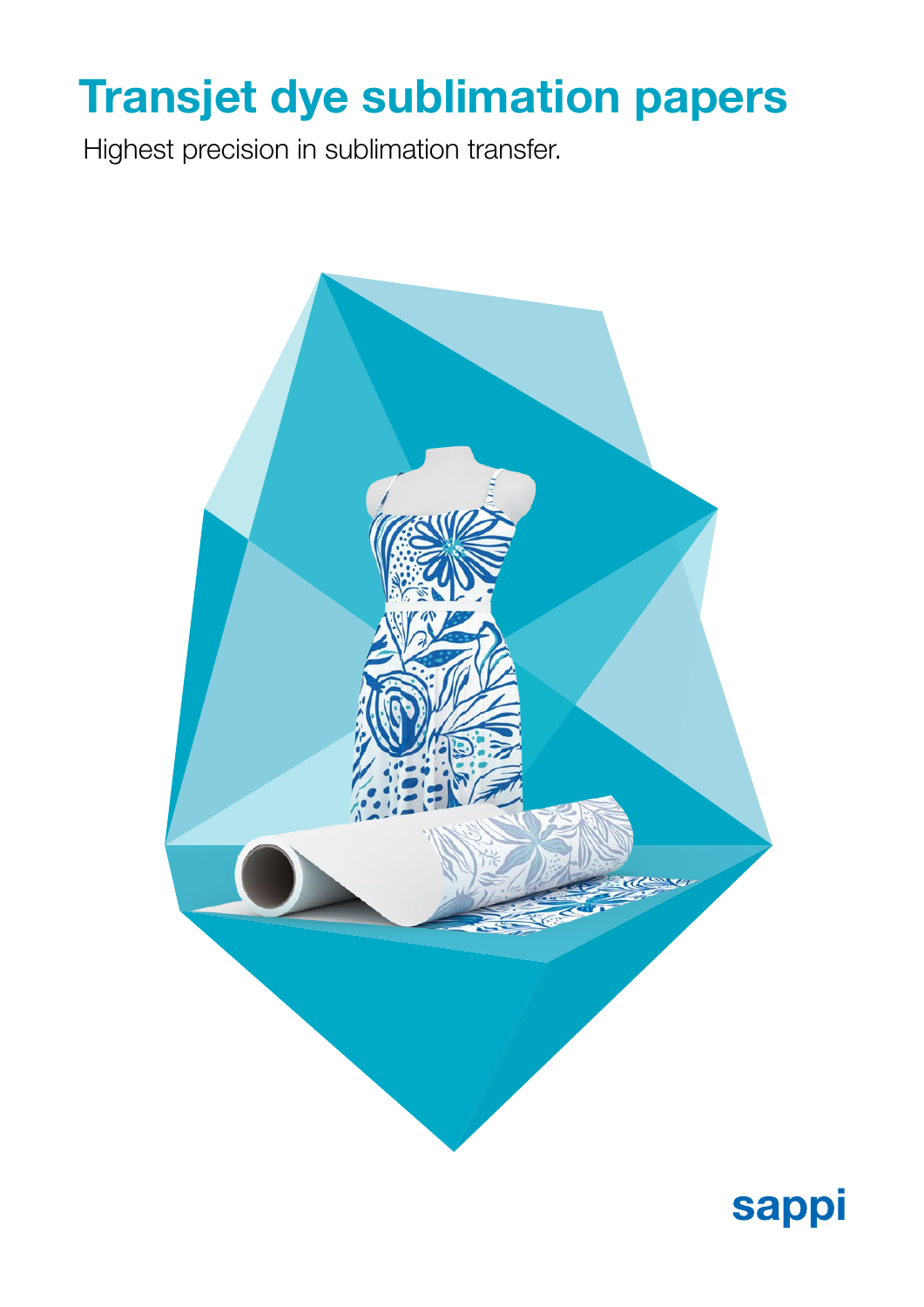# Transjet dye sublimation papers for your success

# Our mission

Your success is our ambition. In order to meet all your needs for a high-quality and cost-efficient production, our coated sublimation papers are developed for maximum and consistent colour transfer with minimum ink consumption.

We always strive to meet current and future market requirements. That is why we continuously invest in the improvement and further development of our Transjet sublimation paper portfolio. This allows us to make our papers suitable for all common printing systems and a wide range of inks that provide perfect results for both textiles and hard substrates.

# Professional support

Besides our high quality papers, we offer you professional support – starting from your initial idea to the final product and your success. Benefit from our personal guidance for the efficient use of our Transjet sublimation papers and let our technical engineers assist you in the colour management and the final end production.

# **Sustainability**

We pay great attention to our resources and recycling processes. That is why our sublimation papers stand for sustainable printing media, are PE-free, containing 100% recyclable pulp and are FSC<sup>®</sup> certified.

# Overall product benefits









brilliance

lour results

gradient

consumption

Intense black

High transfer rate Excellent

runnability

*benefits for all our products*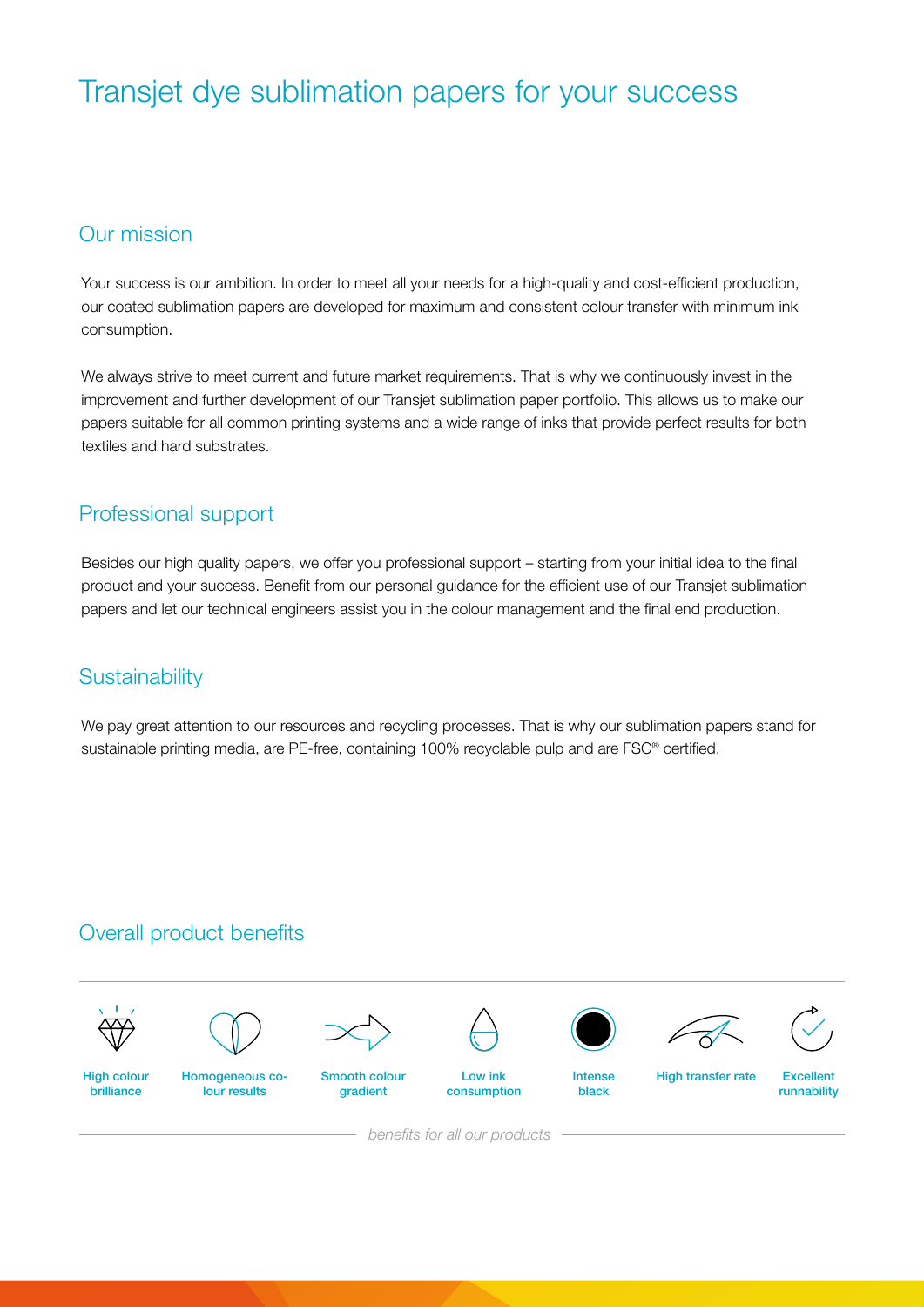# Product portfolio

|                                           | <b>Product name</b><br><b>Description</b>                                                                                                                                                                  | Grammage<br>g/m <sup>2</sup> | <b>Special feature</b>                                             |
|-------------------------------------------|------------------------------------------------------------------------------------------------------------------------------------------------------------------------------------------------------------|------------------------------|--------------------------------------------------------------------|
| Classic performer                         | <b>Transjet Eco II</b><br>Can be applied on a wide range of polyester based<br>substrates and textiles for an outstanding quality and<br>price-performance ratio.                                          | 68, 95                       | $\mathbb{Z}$ $\mathbb{C}$ $\rightarrow$ $\mathbb{C}$               |
| Reversible tack                           | <b>Transjet Sportsline</b><br>Special heat-active coating attaches papers to stret-<br>chable textiles. The reversible tack between paper and<br>textile prevents ghosting and reduces textile shrinkage.  | 100                          | $\rightleftharpoons -\triangle$                                    |
| <b>Fnhanced reversible</b><br>tack effect | Transjet Sportsline Hi-Tack<br>Enhanced tack-effect to work with extremely elastic<br>textiles. Perfect to achieve maximum reduction of<br>textile shrinkage.                                              | 100                          | $\overline{\phantom{a}}$ - $\wedge$ -                              |
| Best in class drying                      | <b>Transjet Boost</b><br>Instant-drying with increased colour release. Designed<br>for high-speed printing to dry industrial dye sub inks with<br>a higher glycol content, e.g. for Kyocera print heads.   | 70.85.<br>130                | ╶┨ <sub>┉</sub> ┞╴╒═╤╕╶╌╱╲┼╸                                       |
| Highly productive                         | <b>Transjet Fashion</b><br>Sublimation paper of ultra-light grammage for cost- and<br>productivity driven production processes on industrial<br>scale. Especially designed to use with a limited ink load. | 45                           | 停 ダート りょう                                                          |
| Pure industrial                           | <b>Transjet Industrial</b><br>Fast ink absorption and drying. Especially developed for<br>high speed digital transfer printing.                                                                            | 60.100                       | $\mathcal{J}$ -0- $\mathbb{G}$ if $\mathbb{J}$                     |
| Smooth performer                          | <b>Transjet Drive</b><br>A special reverse side treatment generates high<br>runnability on industrial printers with a glue belt system.                                                                    | 45.55                        | $\overline{+} = \overline{\mathfrak{g}}_0 \overline{\mathfrak{g}}$ |



*special product features*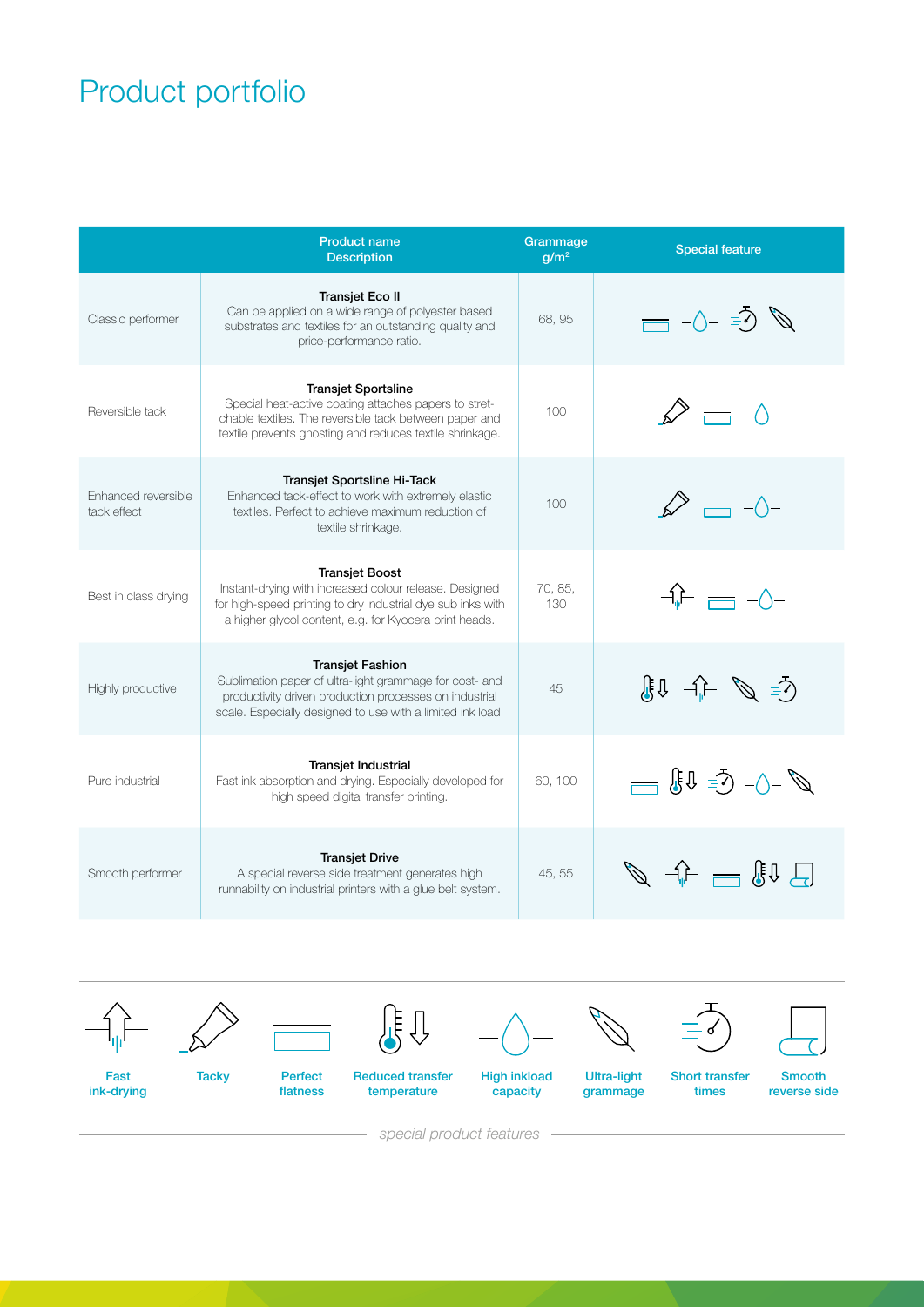# Application overview

|                                 | <b>Brand</b>                                     | Fashion                             | Home textile                                                      | Soft signage                                             | Sportswear                                            | <b>Hard substrates</b>                                            |
|---------------------------------|--------------------------------------------------|-------------------------------------|-------------------------------------------------------------------|----------------------------------------------------------|-------------------------------------------------------|-------------------------------------------------------------------|
|                                 |                                                  | e.g. fashion,<br>scarfs,<br>lining. | e.g. bed linen,<br>curtains, decorative<br>fabrics, pillow cases. | e.g. displays, ex-<br>hibition banners,<br>architecture. | e.g. jerseys, team<br>sportswear, ski<br>racing wear. | e.g. Skis, snowboard,<br>furniture, glass, metal,<br>photography. |
|                                 | Transjet Eco II 68 g/m <sup>2</sup>              |                                     |                                                                   |                                                          |                                                       | $\circ$                                                           |
|                                 | Transjet Eco II 95 g/m <sup>2</sup>              | $\circ$                             | $\bullet\bullet$                                                  |                                                          | $\bullet\bullet$                                      |                                                                   |
|                                 | Transjet Sportsline 100 g/m <sup>2</sup>         | $\circ$                             | $(\bullet \bullet)$                                               | $\circ$                                                  |                                                       |                                                                   |
|                                 | Transjet Sportsline Hi-Tack 100 g/m <sup>2</sup> | $\circ$                             | $(\bullet\,\bullet)$                                              | $\circ$                                                  |                                                       |                                                                   |
|                                 | Transjet Boost 70 g/m <sup>2</sup>               |                                     |                                                                   |                                                          |                                                       | $\circ$                                                           |
|                                 | Transjet Boost 85 g/m <sup>2</sup>               |                                     |                                                                   |                                                          |                                                       |                                                                   |
|                                 | Transjet Boost 130 g/m <sup>2</sup>              | $\circ$                             |                                                                   |                                                          |                                                       |                                                                   |
|                                 | Transjet Fashion 45 g/m <sup>2</sup>             |                                     | $\bullet$                                                         | $\circ$                                                  | $\circ$                                               |                                                                   |
|                                 | Transjet Industrial 60 g/m <sup>2</sup>          |                                     |                                                                   |                                                          |                                                       | $\circ$                                                           |
|                                 | Transjet Industrial 100 g/m <sup>2</sup>         | $\circ$                             |                                                                   |                                                          |                                                       |                                                                   |
| ndustrial printers / glue belts | Transjet Drive 45 g/m <sup>2</sup>               |                                     |                                                                   | $\circ$                                                  | $\circ$                                               |                                                                   |
|                                 | Transjet Drive 55 g/m <sup>2</sup>               |                                     | $\bullet\bullet$                                                  |                                                          | $\circ$                                               |                                                                   |

|    | Perfectly suitable |
|----|--------------------|
| ۰. | Suitable           |
|    | Acceptable         |
|    | Unsuitable         |
|    | Not recommendable  |
|    |                    |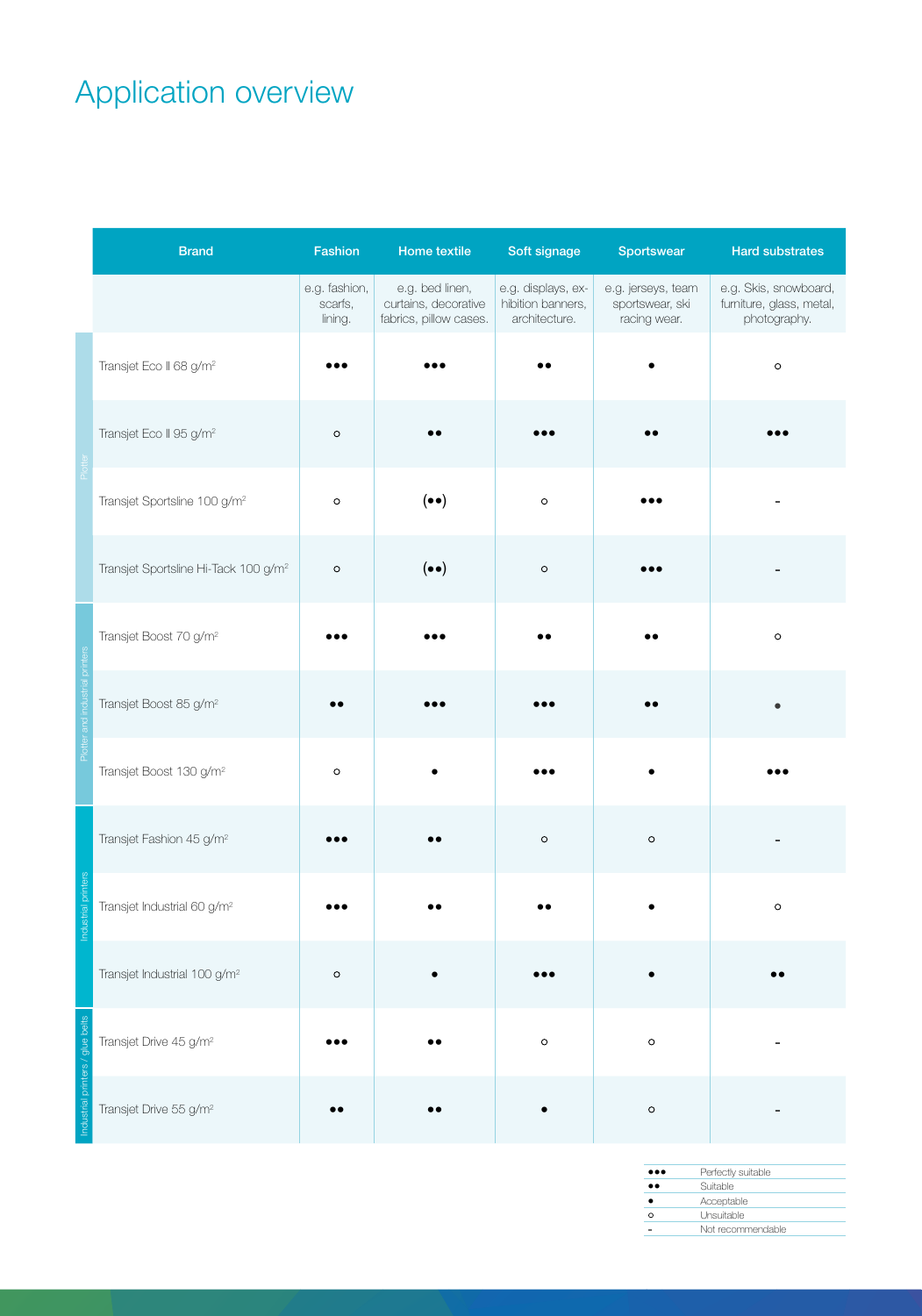# How you will benefit from our expertise throughout the entire production process



### Heat transfer process **Print**

- shorter transfer times
- reduced transfer temperature for heat-sensitive fabrics
- o few rejects, prevents shrinkage, yellowishing and ghosting effects

- o low ink consumption
- $\overline{O}$ fast ink drying to maximise print speed
- less downtime  $\Omega$





### Printed products

- **o** consistent output quality
- brilliant and homogeneous colours  $\overline{O}$
- o sharp graphics